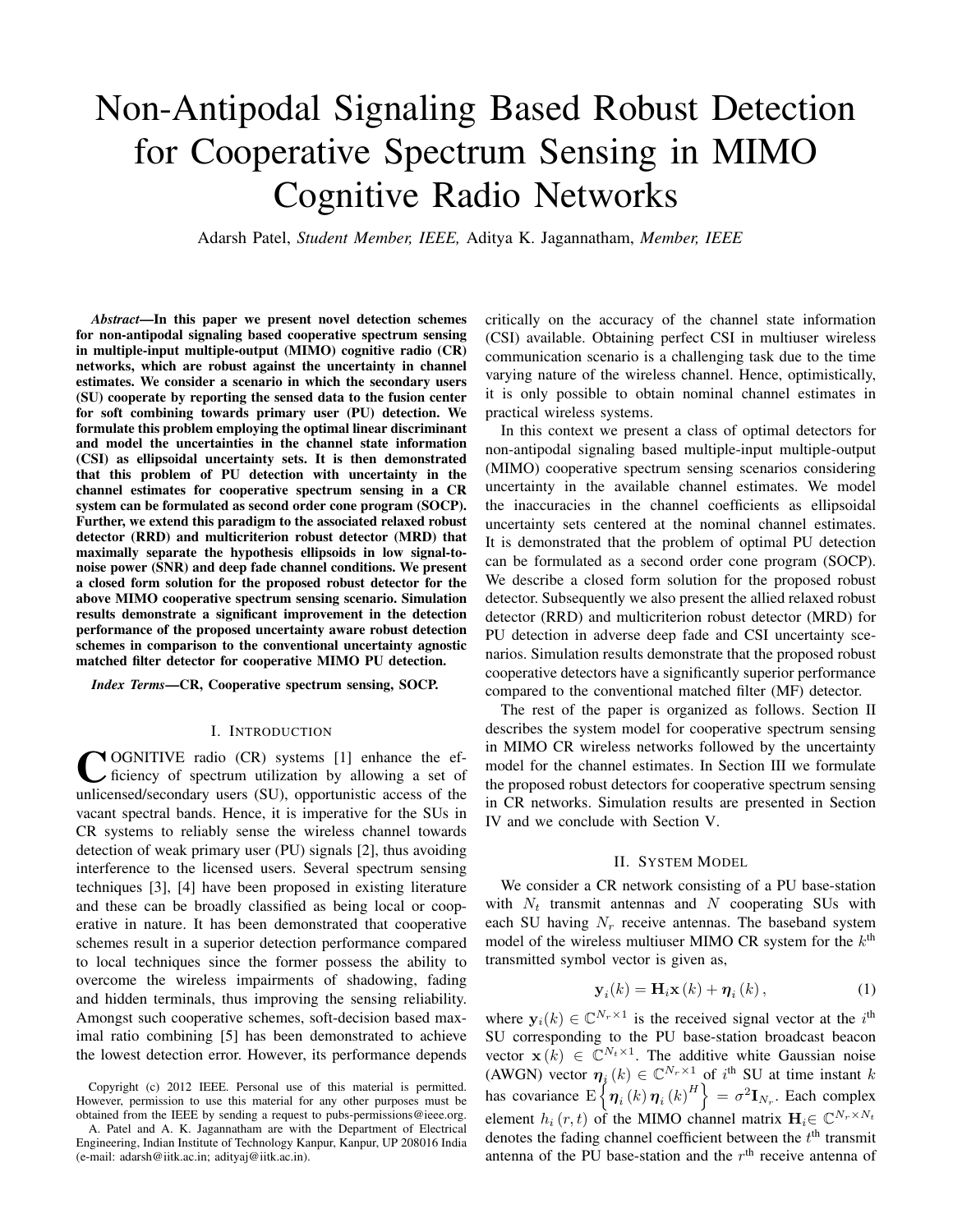the *i*<sup>th</sup> SU. Let the concatenated channel matrix  $\mathbb{H} \in \mathbb{C}^{NN_r \times N_t}$ corresponding to *N* cooperating SUs be defined as,

$$
\mathbb{H} = \left[ \begin{array}{c} \mathbf{H}_1 \\ \mathbf{H}_2 \\ \vdots \\ \mathbf{H}_N \end{array} \right]
$$

The fusion center receives the measurements  $\mathbf{v}_i(k)$ ,  $1 \leq i \leq N$ from the *N* SUs and jointly processes the collected data towards PU presence or spectral hole detection. Hence the above system model at the fusion center can be described as,

$$
\mathbf{y}(k) = \mathbb{H}\mathbf{x}(k) + \boldsymbol{\eta}(k), \qquad (2)
$$

*.*

where  $\mathbf{y}(k) = [\mathbf{y}_1(k)^T, \dots, \mathbf{y}_N(k)^T]^T \in \mathbb{C}^{NN_r \times 1}$  denotes the concatenated fusion center signal corresponding to the PU base-station broadcast beacon signal  $\mathbf{x}(k) \in \mathbb{C}^{N_t \times 1}$  and the vector  $\boldsymbol{\eta}(k) = [\boldsymbol{\eta}_1(k)^T, \dots, \boldsymbol{\eta}_N(k)^T]^T$  denotes the concatenated receiver noise vector. Consider a scenario in which the PU base-station transmits the non-antipodal beacons  $\mathbf{p}_0, \mathbf{p}_1 \in$  $\mathbb{C}^{N_t \times 1}$  to indicate the absence or presence of the licensed PU respectively. For example, in practical cellular scenarios **p**<sub>0</sub>=**0** corresponds to the absence of primary transmission and **p**<sup>1</sup> corresponds to the broadcast signal of the base-station. Define the vector  $\mathbf{h}_i \in \mathbb{C}^{NN_r \times 1}$ , for  $i=0, 1$  as  $\mathbf{h}_i = \mathbb{H} \mathbf{p}_i$ . The PU detection problem can be formulated as the binary hypothesis testing problem,

$$
\mathcal{H}_0: \mathbf{y}(k) = \mathbf{h}_0 + \boldsymbol{\eta}(k)
$$
  

$$
\mathcal{H}_1: \mathbf{y}(k) = \mathbf{h}_1 + \boldsymbol{\eta}(k),
$$
 (3)

with the null hypothesis  $\mathcal{H}_0$  and alternative hypothesis  $\mathcal{H}_1$ denoting the absence and presence of the PU respectively. The optimal detector that minimizes the detection error for the above AWGN scenario is the standard MF detector [6] that optimally separates the two hypothesis. In this context, the recent progress in convex optimization has led to the development of powerful techniques for computation of the optimal linear discriminant that are described in detail in [7]. Thus the optimal hyperplane that separates the two competing hypothesis, defined by the normal vector **w**, can be formulated as the solution of the equivalent convex optimization framework towards the optimal linear discriminant computation,

minimize 
$$
\|\mathbf{w}\|_2
$$
  
\nsubject to  $\mathbf{w}^H \mathbf{h}_0 + z \le -1$   
\n $\mathbf{w}^H \mathbf{h}_1 + z \ge 1,$  (4)

where  $z \in \mathbb{C}$  is a constant. The above convex program presents a novel reformulation of the standard optimal binary detection problem, and yields a framework which forms the basis for the development of more sophisticated detectors in challenging scenarios employing convex optimization. In practical wireless scenarios it is frequently not possible to obtain accurate CSI due to the fast fading nature of the wireless channel coupled with the high noise floor, limited feedback and other impediments in wireless receivers. In such scenarios one can model the CSI uncertainty in the nominal channel



Fig. 1. Plot of the decision hyperplane with uncertainty in the SU channel coefficients, with  $N=2$ ,  $N_r=1$ ,  $N_t=1$ , statistical variation matrix  $\mathbf{A} = \mathcal{D}(1)$ ,  $(0.25)$ , and  $h_1$  and  $h_2$  are fading channel coefficients of the cooperating users. estimate **h** as,

$$
\mathbf{h} \in \left\{ \hat{\mathbf{h}} + \mathbf{A}\mathbf{u} \mid \|\mathbf{u}\| \le 1 \right\},\tag{5}
$$

where the true channel coefficient **h** lies in an  $NN_r$  dimensional uncertainty ellipsoid centered at **h** and the vector **u***∈*  $\mathbb{C}^{NN_r \times 1}$  is such that  $||\mathbf{u}||_2 \leq 1$ . The matrix  $\mathbf{A} \in \mathbb{C}^{NN_r \times NN_r}$ describes the statistical uncertainty in **h**. As the *N* pairs of cooperating SUs can have different estimation accuracies, it is appropriate to model the channel estimation error as an ellipsoidal uncertainty set. This is a standard model employed to characterise CSI uncertainty and is described in detail in [8]. Note that this is a more general model compared to the restrictive spherical uncertainty employed in works such as [9], [10]. The framework to characterize the radius of uncertainty, i.e. matrix **A** for any general estimator based on the Chebyshev bounding probability is given in [11]. For example, consider the scenario shown in Fig. 1 with *N*=2 SUs each having  $N_r = 1$  receive antenna and  $N_t = 1$  transmit antenna. Considering the channel uncertainty described in (5), the true channel coefficients  $h_1, h_2$  lie in an uncertainty ellipsoid centered at the nominal channel estimates  $\hat{h}_1, \hat{h}_2$  corresponding to the two SUs. The statistical uncertainty matrix  $A = D(1, 0.25)$ , where  $D$  denotes a diagonal matrix, implying that the estimate of  $h_2$ has a greater reliability compared to the estimate of  $h_1$ . Hence the optimal decision hyperplane is the one that maximally separates the two ellipsoids as illustrated in Fig. 1. Next we present a novel framework for CSI uncertainty based optimal detection in cooperative spectrum sensing scenarios.

#### III. ROBUST DETECTION WITH CSI UNCERTAINTY

Based on the above description of the adverse wireless detection scenario, the optimal robust detector can thus be naturally formulated to maximize the worst case distance between the ellipsoidal uncertainty sets corresponding to the two hypotheses. Hence the optimal decision hyperplane for the MIMO CR cooperative spectrum sensing scenario can be computed as the solution to the convex program,

minimize 
$$
\|\mathbf{w}\|_2
$$
  
\nsubject to  $\max_{\|\mathbf{u}\| \le 1} \mathbf{w}^H(\hat{\mathbf{h}}_0 + \mathbf{A}\mathbf{u}) + z \le -1$  (6)  
\n $\min_{\|\mathbf{u}\| \le 1} \mathbf{w}^H(\hat{\mathbf{h}}_1 + \mathbf{A}\mathbf{u}) + z \ge 1$ , (7)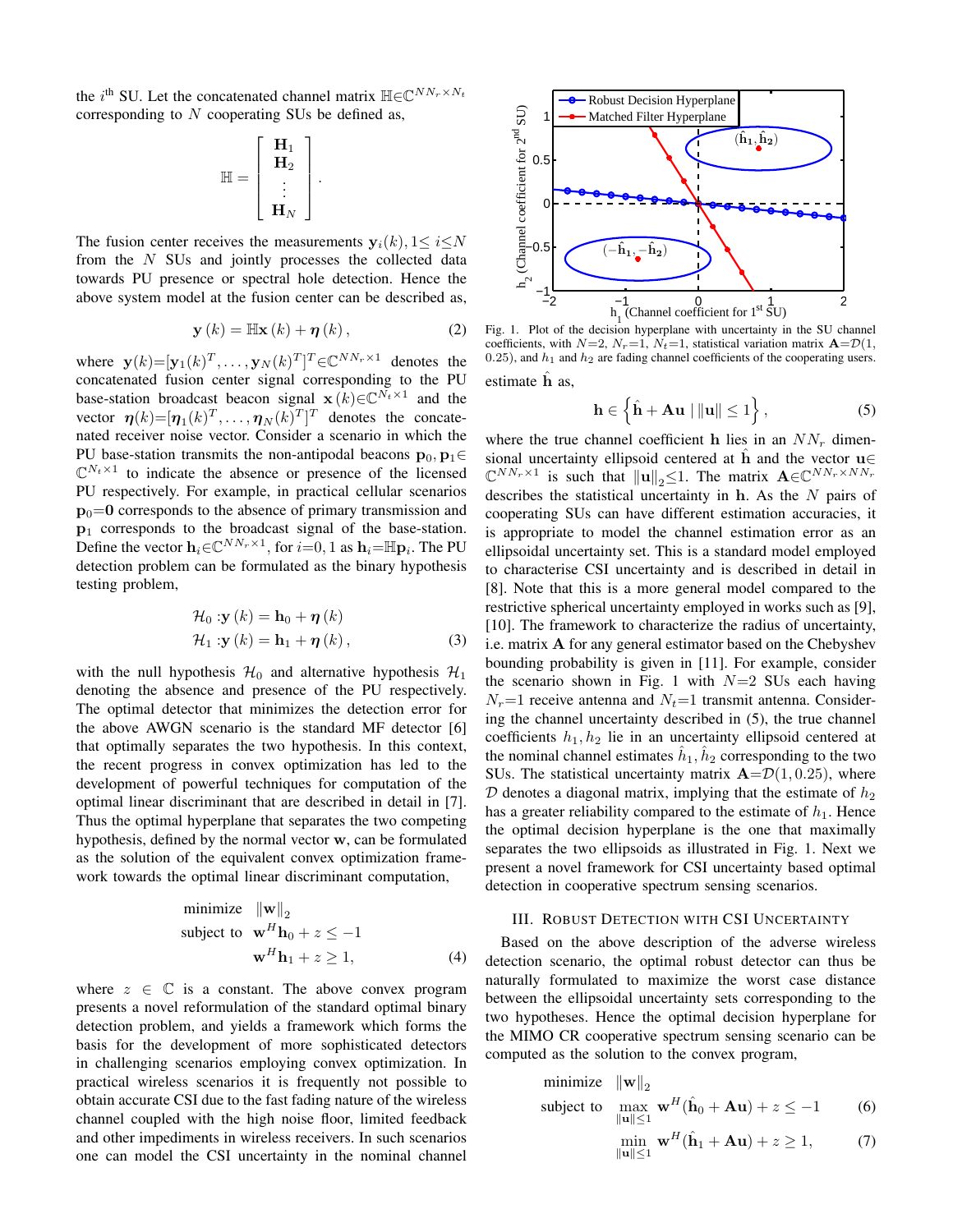where it can be seen that the constraints (6) and (7) in the above optimization problem denote the worst case ellipsoidal distance. Thus the optimal robust separating hyperplane maximizes the worst case distance between the uncertainty ellipsoids and depends significantly on the directional nature of CSI reliability as shown in Fig. 1. Further, observing that  $\max_{\|\mathbf{u}\| \leq 1} (\mathbf{w}^H \mathbf{A} \mathbf{u})$  occurs when  $\mathbf{u} = \frac{\mathbf{A}^H \mathbf{w}}{\|\mathbf{A}^H \mathbf{w}\|}$ *∥***A***H***w***∥* , the above robust problem can be equivalently formulated as,

minimize 
$$
\|\mathbf{w}\|_2
$$
  
\nsubject to  $\mathbf{w}^H \hat{\mathbf{h}}_0 + \|\mathbf{A}^H \mathbf{w}\| + z \le -1$   
\n $\mathbf{w}^H \hat{\mathbf{h}}_1 - \|\mathbf{A}^H \mathbf{w}\| + z \ge 1$  (8)

This paradigm for the robust hyperplane computation in nonantipodal signalling scenarios can be readily recognized as a SOCP [7]. Further, we describe below the closed form expression for the optimal robust decision hyperplane based on the above optimization framework. Consider  $\tilde{\mathbf{y}}(k) \in \mathbb{C}^{NN_r \times 1}$ defined as  $\tilde{\mathbf{y}}(k) = \mathbf{y}(k) - \mathbb{H}\bar{\mathbf{p}}$ , where  $\bar{\mathbf{p}} = \frac{1}{2}(\mathbf{p}_0 + \mathbf{p}_1)$ . Accordingly, the equivalent received signal model at the fusion center can be described from (2) as,

$$
\underbrace{\mathbf{y}(k) - \mathbb{H}\bar{\mathbf{p}}}_{\tilde{\mathbf{y}}(k)} = \mathbb{H}\underbrace{(\mathbf{x}(k) - \bar{\mathbf{p}})}_{\tilde{\mathbf{x}}(k)} + \eta(k),
$$
 (9)

where  $\tilde{\mathbf{x}}(k) = \mathbf{x}(k) - \bar{\mathbf{p}}$ . The hypothesis points for the above modified detection paradigm correspond to the vectors *±***h** defined as  $\mathbf{h} = \frac{1}{2} \mathbb{H}(\mathbf{p}_1 - \mathbf{p}_0)$ . Thus the framework for the optimal robust detection described in (8) equivalently reduces to,

minimize 
$$
\|\mathbf{w}\|_2
$$
  
\nsubject to  $-\mathbf{w}^H \hat{\mathbf{h}} + ||\mathbf{A}^H \mathbf{w}|| + z \le -1$   
\n $\mathbf{w}^H \hat{\mathbf{h}} - ||\mathbf{A}^H \mathbf{w}|| + z \ge 1.$  (10)

From (9) it can be observed that the two  $NN_r$  dimensional hypothesis vectors are antipodal. Hence, the decision hyperplane that optimally separates the two hypothesis vector is homogeneous, i.e.  $z = 0$  in (10). Thus the two constraints in the above framework are identical. Hence the above optimization problem for robust cooperative spectrum sensing can be recast as the equivalent symmetric SOCP,

minimize 
$$
\|\mathbf{w}\|_2
$$
  
subject to  $\mathbf{w}^H \hat{\mathbf{h}} - \|\mathbf{A}^H \mathbf{w}\| \ge 1.$  (11)

The standard lagrangian cost function  $L(\mathbf{w}, \mu)$  for the above optimization problem can be formulated as,

$$
L(\mathbf{w}, \mu) = \|\mathbf{w}\|^2 + \mu \left( \left\| \mathbf{A}^H \mathbf{w} \right\|^2 - (\mathbf{w}^H \hat{\mathbf{h}} - 1)^2 \right)
$$
  
=  $\mathbf{w}^H (\mathbf{I} + \mu \mathbf{P}) \mathbf{w} + 2\mu \mathbf{w}^H \hat{\mathbf{h}} - \mu,$  (12)

where  $P = AA^H - \hat{h}\hat{h}^H$ . As demonstrated in [8], from the KKT conditions for the above convex optimization problem, the optimal value of the Lagrange multiplier  $\mu_{opt}$  can be computed as the zero of the scalar secular equation given as,

$$
f(\mu) = \mu^2 \sum_{i=1}^{NN_r} \frac{\hat{h}_i^2 p_i}{(1 + \mu p_i)^2} - 2\mu \sum_{i=1}^{NN_r} \frac{\hat{h}_i^2}{(1 + \mu p_i)} - 1, \quad (13)
$$

where  $p_i \in R^n$  are the diagonal elements of **P** and the vector  $\hat{\mathbf{h}} = [\hat{h}_1^T, \hat{h}_2^T, \dots, \hat{h}_{NN_r}^T]^T$ . On computing the Lagrange multiplier  $\mu_{opt}$  that satisfies  $f(\mu_{opt})=0$ , the optimum  $\mathbf{w}_{opt}$  corresponding to the robust hyperplane that maximally separates the ellipsoidal uncertainty sets can be derived as,

$$
\mathbf{w}_{\rm opt} = -\mu_{\rm opt} (\mathbf{I} + \mu_{\rm opt} \mathbf{P})^{-1} \hat{\mathbf{h}}.
$$
 (14)

Next we present the allied framework of RRD and MRD.

## *A. Relaxed and Multicriterion Robust Detection*

In low SNR and deep fade scenarios, the hypothesis ellipsoids potentially overlap and thus can not be strictly separated by a decision hyperplane. In such scenarios one can modify the robust detection paradigm to compute the optimal hyperplane that minimizes the size of the set of misclassified points through relaxed robust discrimination (RRD) as discussed in [7, Section 8.6.1], which can be formulated as,

minimize 
$$
b
$$
  
\nsubject to  $\mathbf{w}^H \hat{\mathbf{h}}_0 + ||\mathbf{A}^H \mathbf{w}|| + z \le -1 + b$   
\n $\mathbf{w}^H \hat{\mathbf{h}}_1 - ||\mathbf{A}^H \mathbf{w}|| + z \ge 1 - b$   
\n $b \ge 0,$  (15)

where *b*, is the non-negative slack variable and denotes the measure of constraint violation. This can be readily seen as a SOCP that yields a relaxed optimal detector for cooperative spectrum sensing applications. A multicriterion robust detector (MRD), which employs a trade-off between the worst case ellipsoidal separation and the constraint violation can be formulated as,

minimize 
$$
\|\mathbf{w}\|_2 + \lambda b
$$
  
\nsubject to  $\mathbf{w}^H \hat{\mathbf{h}}_0 + \|\mathbf{A}^H \mathbf{w}\| + z \le -1 + b$   
\n $\mathbf{w}^H \hat{\mathbf{h}}_1 - \|\mathbf{A}^H \mathbf{w}\| + z \ge 1 - b$   
\n $b \ge 0,$  (16)

where  $\lambda$  is a non-negative weighing parameter. In the next section we present simulation results to validate the performance of the proposed robust PU detection schemes.

## IV. SIMULATION RESULTS

We consider a 2*×*2 MIMO scenario, i.e. each CR user has  $N_r$ =2 receive antennas and the PU base station has  $N_t$ =2 transmit antennas with *N*=2 SUs. We consider the transmission of beacons  $\mathbf{p}_0 = [0, 0]^T$  and  $\mathbf{p}_1 = [\sqrt{2}, \sqrt{2}]^T$  corresponding to the absence and presence of PU respectively. Our simulation setup incorporates different levels of CSI uncertainty, which are characterized by the uncertainty matrices  $A_i = UD_iU^T$ , where **U** is a random unitary matrix, and the diagonal matrix  $\mathbf{D}_i = \mathcal{D}(\mathbf{d}_i)$ , where  $\mathbf{d}_i \in \mathbb{R}^{NN_r \times 1}$ . The modelling of such ellipsoids is discussed in detail [8], [12]. In Fig. 2(a) we compare the detection error performance of the robust detector (8) for cooperative spectrum sensing with the nominal channel estimate based matched filter (MF Nominal) detector and the genie aided true channel coefficient based matched filter (MF Genie) detector considering different levels of CSI